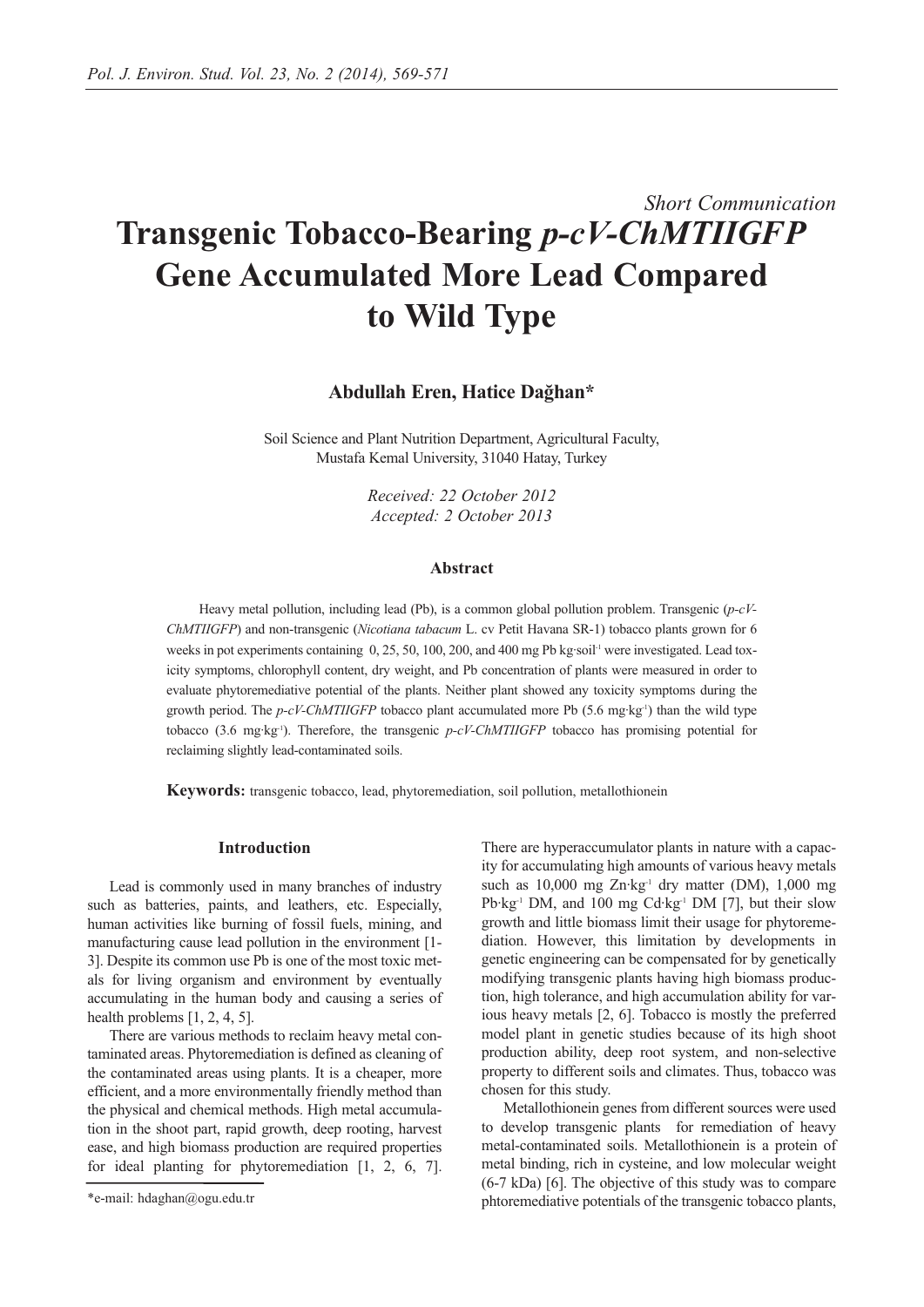| Tobacco cultivars | Chlorophyll (SPAD) |              | Dry Weight         | Ph Concentration     |
|-------------------|--------------------|--------------|--------------------|----------------------|
|                   | Old leaves         | Young leaves | $(g\text{-}plan1)$ | $(mg \cdot kg^{-1})$ |
| p-cV-ChMTIIGFP    | 37.86a             | 48.30a       | 10.64b             | 2.34a                |
| $SR-1$            | 37.18b             | 48.02a       | 11.95a             | 1.64b                |
| LSD $(p<0.05)$    | $0.25*$            | n.s.         | $0.13*$            | $0.21*$              |

Table 1. The effect of Pb treatments on chlorophyll (on old and young leaves), dry weights, and Pb concentrations of transgenic (*p-cV-ChMTIIGFP*) and non-transgenic tobacco (SR-1).

\*significant, n.s. – not significant

*p-cV-ChMTIIGFP*, expressing MT gene isolated from Chinese hamster and wild type SR-1 tobacco as the control.

### **Experimental Procedures**

Non-transgenic tobacco variety (*Nicotiana tobacum* L., cv. Petite Havana SR-1) and genetically modified line of the same variety (bearing the ChMTII gene under a constitutive promoter) were used. Details of *p-cV-ChMTIIGFP* gene transfer were given elsewhere [6].

Mahmutlu soil series from a depth of 0 to 30 cm was used in this study. The properties of soil were: clay loam texture [8], pH: 7.60 [9], CaCO<sub>3</sub> 11.4% [10], organic matter 2.16% [11], total Pb 3.92 mg·kg<sup>-1</sup> [12], and DTPAextractable-Pb 0.29 mg·kg<sup>-1</sup> [13].

The soil (2 kg) was placed in 2.5 L plastic pots and then the following fertilizer applications were done: 200 mg/kg N as  $(NH_4)$ ,  $SO_4$  form, 100 mg/kg P and 125 mg/kg K as KH2PO4 form and 2.5 mg/kg Fe as FeEDTA. Serial Pb concentrations 0, 25, 50, 100, 200, and 400 mg/kg as  $Pb(NO_3)$ , were applied to the soil in solution. Non-transgenic tobacco seeds were germinated in a mixture of peat and sand (2:1, V/V), whereas transgenic tobacco seeds were germinated in Murashige and Skoog minimal organics medium (Sigma, Germany).

*Nicotiana tobacum* Petit Havana SR-1 and transgenic tobacco plants were grown under controlled environmental conditions with a 16 h light period (light intensity of 10 klux), a 25/20ºC light/dark temperature cycle, and 60% relative humidity. Leaves' chlorophyll content was determined using a Chlorophyll meter (Konica-Minolta SPAD-502) before harvest. Plants were harvested after 6 weeks of growth. Plant samples were rinsed briefly in deionized water and dried with tissue paper, then processed for Pb quantitation by drying at 70ºC. After dry biomasses were measured, particle size was reduced with an agat mill (Retsch RM200), and then samples were digested by wet combustion procedure with  $HNO<sub>3</sub>$  and  $H<sub>2</sub>O<sub>2</sub>$  in microwave oven (MarsXpress CEM). Total Pb concentration of digested samples were measured using an ICP-AES (Inductively Coupled Plasma-Atomic Emmission Spectrometry; Varian Series-II).

The experimental design was completely randomized with three replications. Analysis of variance was performed using a general linear model procedure [14]. Comparisons between means were carried out using the least significant difference (LSD) test at  $p < 0.05$ .

### **Results and Discussion**

Transgenic and nontransgenic plants at the highest Pb treatment did not exhibit any Pb toxicity symptoms. Accordingly, the absence of toxicity symptoms indicates that the plant can tolerate higher Pb doses. While the effects of Pb treatments on the chlorophyll levels of old leaves of *p-cV-ChMTIIGFP* tobacco plants and SR-1 were significant at  $p \le 0.05$ , it was not significant for the young leaves' chlorophyll levels (Table 1).



Fig. 1. The interreaction between variety and dose at different Pb treatments on dry weights and Pb concentrations of transgenic (*p-cV-ChMTIIGFP*) and non-transgenic tobacco (SR- 1) plants.